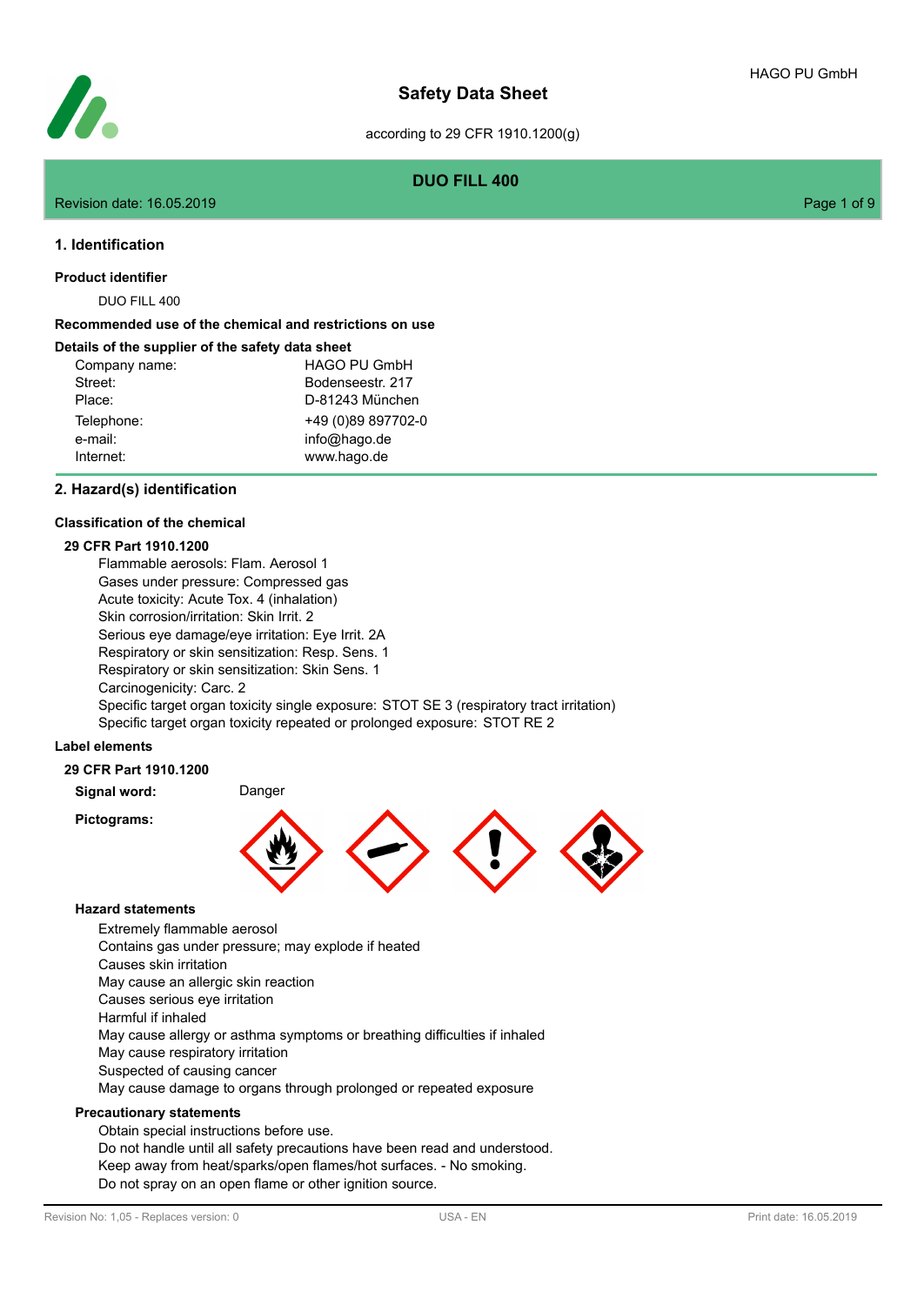# **Safety Data Sheet**



#### according to 29 CFR 1910.1200(g)

## **DUO FILL 400**

Revision date: 16.05.2019 Page 2 of 9

Pressurized container: Do not pierce or burn, even after use.

Do not breathe dust/fume/gas/mist/vapors/spray.

Wash hands thoroughly after handling.

Use only outdoors or in a well-ventilated area.

Contaminated work clothing must not be allowed out of the workplace.

Wear protective gloves/protective clothing/eye protection/face protection.

If on skin: Wash with plenty of water.

Take off contaminated clothing and wash it before reuse.

If inhaled: If breathing is difficult, remove person to fresh air and keep comfortable for breathing.

If experiencing respiratory symptoms: Call a poison center/doctor.

If in eyes: Rinse cautiously with water for several minutes. Remove contact lenses, if present and easy to do. Continue rinsing.

If eye irritation persists: Get medical advice/attention.

Protect from sunlight. Do not expose to temperatures exceeding 50 °C/122 °F.

## **Special labelling of certain mixtures**

Contains fluorinated greenhouse gases covered by the Kyoto Protocol (R152a).

#### **Additional advice on labelling**

Contains the following fluorinated greenhous gas (chemical name): 152a

#### **Hazards not otherwise classified**

In case of insufficient ventilation and/or through use, explosive/highly flammable mixtures may develop.

#### **3. Composition/information on ingredients**

#### **Mixtures**

#### **Hazardous components**

| CAS No     | l Components                                        | Quantity |
|------------|-----------------------------------------------------|----------|
| 9016-87-9  | Diphenylmethanediisocyanate, isomers and homologues | 29.07 %  |
| 13674-84-5 | Tris (2-Chloroisopropyl) Phosphate                  | 15.38 %  |
| 86675-46-9 | Halogenated Polyether polyole                       | 1.184%   |

#### **4. First-aid measures**

#### **Description of first aid measures**

#### **General information**

 In case of accident or unwellness, seek medical advice immediately (show directions for use or safety data sheet if possible).

#### **After inhalation**

Provide fresh air.

## **After contact with skin**

After contact with skin, wash immediately with plenty of water and soap.

#### **After contact with eyes**

In case of contact with eyes flush immediately with plenty of flowing water for 10 to 15 minutes holding eyelids apart and consult an ophthalmologist.

#### **After ingestion**

Do NOT induce vomiting. Call a physician immediately.

## **Most important symptoms and effects, both acute and delayed**

May cause sensitization by inhalation and skin contact.

Danger of sticking eyes and skin due to curing foam.

#### **Indication of any immediate medical attention and special treatment needed** First Aid, decontamination, treatment of symptoms.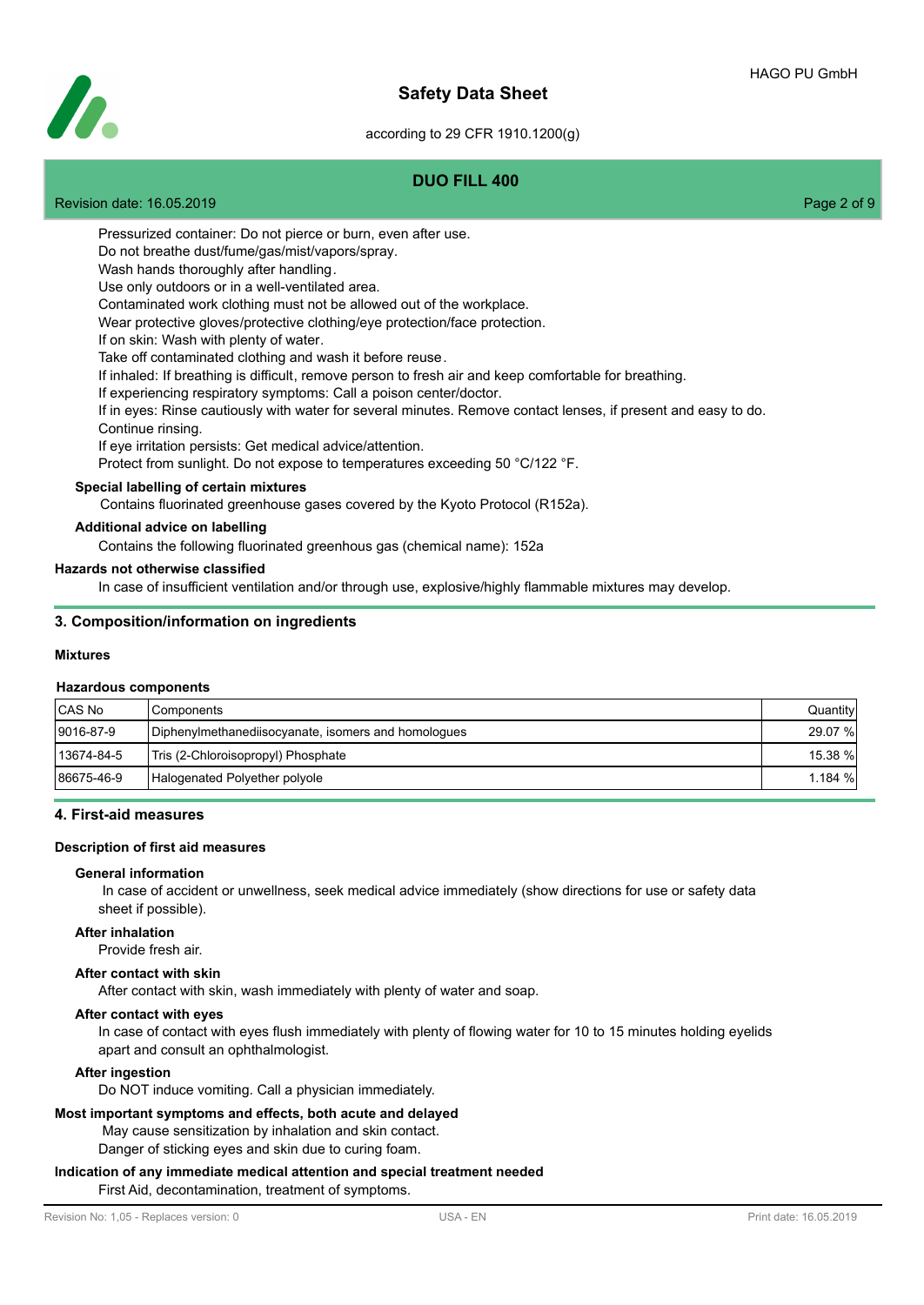

# **DUO FILL 400**

Revision date: 16.05.2019 **Page 3 of 9** and 2011 **Page 3 of 9** and 2012 **Page 3 of 9** and 2012 **Page 3 of 9** and 2012 **Page 3 of 9** 

## **5. Fire-fighting measures**

#### **Extinguishing media**

### **Suitable extinguishing media**

Carbon dioxide (CO2), Foam, Extinguishing powder

**Unsuitable extinguishing media**

Full water jet

#### **Specific hazards arising from the chemical**

In case of fire may be liberated: Nitrogen oxides (NOx), Hydrogen chloride (HCl), Hydrogen cyanide (hydrocyanic acid), Carbon dioxide (CO2), Carbon monoxide

#### **Special protective equipment and precautions for fire-fighters**

In case of fire and/or explosion do not breathe fumes. Wear a self-contained breathing apparatus and chemical protective clothing.

#### **Additional information**

Use water spray/stream to protect personnel and to cool endangered containers. Collect contaminated fire extinguishing water separately. Do not allow entering drains or surface water.

#### **6. Accidental release measures**

#### **Personal precautions, protective equipment and emergency procedures**

Provide adequate ventilation. Remove all sources of ignition.

Avoid contact with skin, eyes and clothes. Do not breathe vapor or spray.

#### **Environmental precautions**

Do not allow to enter into surface water or drains. Do not allow to enter into soil/subsoil.

### **Methods and material for containment and cleaning up**

Provide adequate ventilation. Allow stiffening. Take up mechanically.

#### **Reference to other sections**

Safe handling: see section 7 Personal protection equipment (PPE): see section 8 Disposal: see section 13

#### **7. Handling and storage**

## **Precautions for safe handling**

#### **Advice on safe handling**

Provide adequate ventilation as well as local exhaustion at critical locations. Do not use in enclosed rooms.

## **Advice on protection against fire and explosion**

Pressurised container: May burst if heated. Protect from sunlight. Do not expose to temperatures exceeding 50 °C/122 °F. Do not spray on an open flame or other ignition source. Do not pierce or burn, even after use. Vapors may form explosive mixtures with air. Take precautionary measures against static discharges.

#### **Further information on handling**

Do not activate container at temperatures > 35 °C. Cool down in a water bath! Danger of bursting container.

## **Conditions for safe storage, including any incompatibilities**

#### **Requirements for storage rooms and vessels**

Keep in a cool, well-ventilated place.

### **Hints on joint storage**

Do not store together with: Oxidising agent

### **Further information on storage conditions**

Protect from sunlight. Do not expose to temperatures exceeding 50 °C/122 °F.

15 - 23 °C. Storage above 23 °C will reduce shelf life significantly, depending on temperature and duration.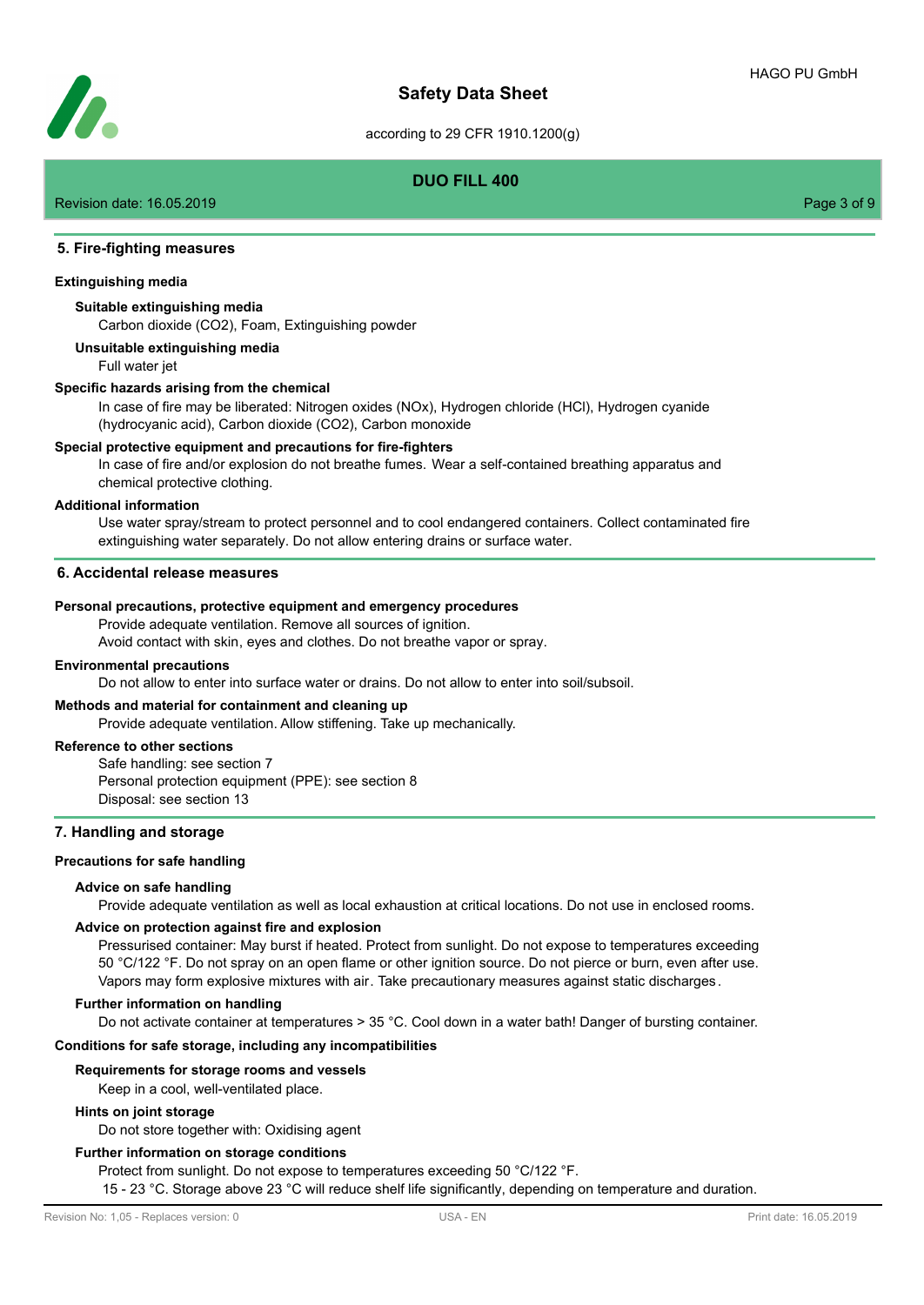

# **DUO FILL 400**

Revision date: 16.05.2019 **Page 4 of 9** and 2011 **Page 4 of 9** and 2012 **Page 4 of 9** and 2012 **Page 4 of 9** and 2012 **Page 4 of 9** 

## **8. Exposure controls/personal protection**

#### **Control parameters**

#### **Exposure controls**

### **Appropriate engineering controls**

Personal protective equipment has to be chosen in accordance with workplace specific conditions, e. g. concentration of the product. Chemical resistance has to be clarified with the supplier of protective equipment.

#### **Protective and hygiene measures**

Wash hands before breaks and after work. When using do not eat, drink, smoke, sniff. Remove contaminated, saturated clothing immediately.

#### **Eye/face protection**

Wear eye/face protection.

#### **Hand protection**

Suitable material: Butyl caoutchouc (butyl rubber) Thickness of the glove material 0,4 mm Breakthrough time (maximum wearing time) > 480 min. The quality of the protective gloves resistant to chemicals must be chosen as a function of the specific working place concentration and quantity of hazardous substances.

#### **Skin protection**

Physical state:

Wear anti-static footwear and clothing

#### **Respiratory protection**

Respiratory protection necessary at: insufficient ventilation Suitable respiratory protection apparatus: Combination filtering device (EN 14387)

#### **Environmental exposure controls**

See section 7. No additional measures necessary.

#### **9. Physical and chemical properties**

#### **Information on basic physical and chemical properties**

| ι πιγοιναι διαίσ.<br>Color:<br>Odor:<br>pH-Value:                                                                               | light green<br>characteristic | not determined                   |
|---------------------------------------------------------------------------------------------------------------------------------|-------------------------------|----------------------------------|
| Changes in the physical state<br>Melting point/freezing point:<br>Initial boiling point and boiling range:                      |                               | not applicable<br>not applicable |
| Flash point:                                                                                                                    |                               | not applicable                   |
| <b>Flammability</b><br>Solid:<br>Gas:<br><b>Explosive properties</b><br>In use, may form flammable/explosive vapor-air mixture. |                               | not applicable<br>not applicable |
| Lower explosion limits:<br>Upper explosion limits:                                                                              |                               | $0.4$ vol. $%$<br>17,35 vol. %   |
| Ignition temperature:                                                                                                           |                               | $>$ 400 °C                       |
| <b>Auto-ignition temperature</b><br>Solid:                                                                                      |                               | not applicable                   |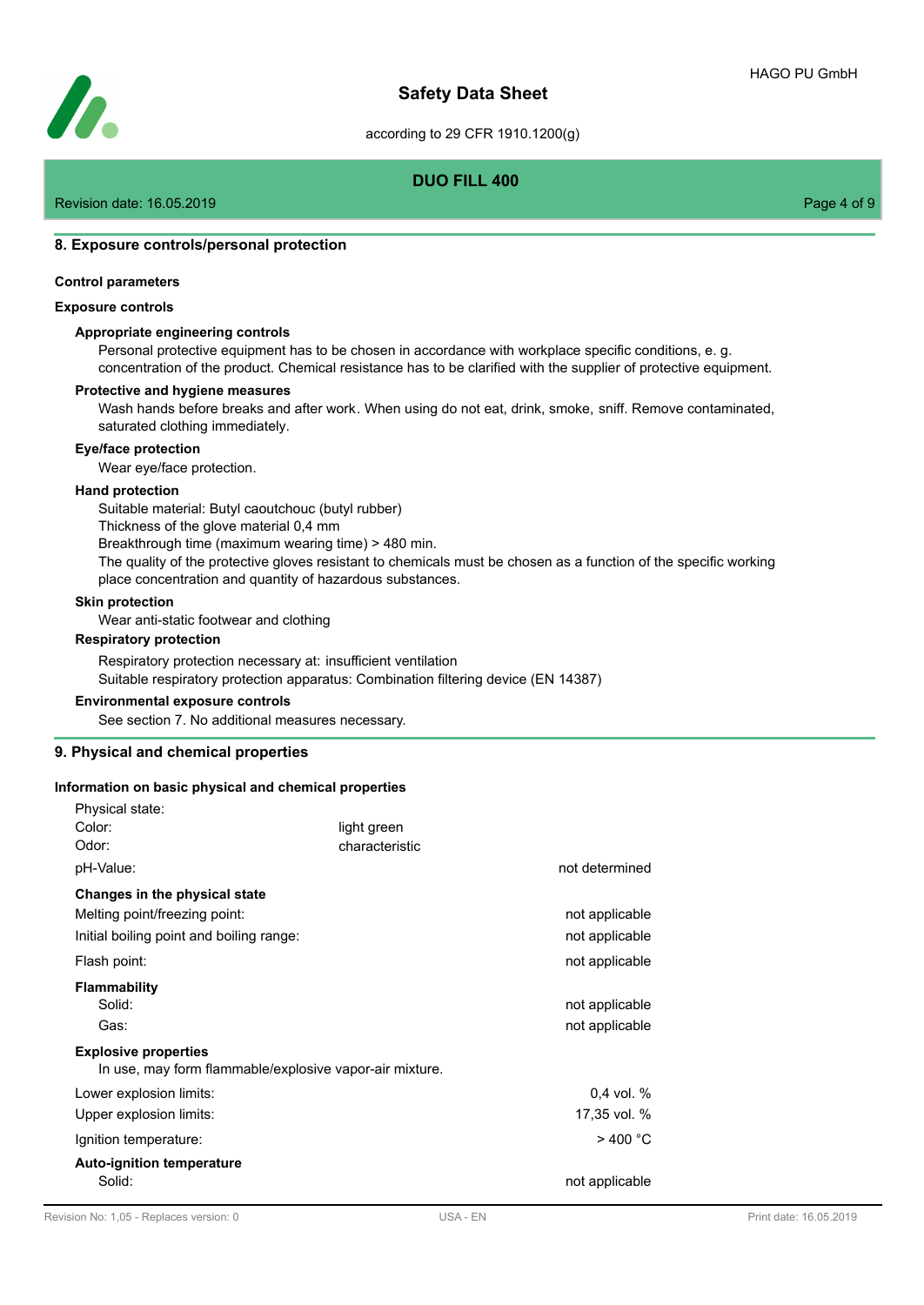

|                                                                                                              | <b>DUO FILL 400</b>                                                                                 |             |
|--------------------------------------------------------------------------------------------------------------|-----------------------------------------------------------------------------------------------------|-------------|
| Revision date: 16.05.2019                                                                                    |                                                                                                     | Page 5 of 9 |
| Gas:                                                                                                         | not applicable                                                                                      |             |
| Decomposition temperature:                                                                                   | not determined                                                                                      |             |
| <b>Oxidizing properties</b><br>Not oxidising.                                                                |                                                                                                     |             |
| Vapor pressure:                                                                                              | 5000 - 6000 hPa                                                                                     |             |
| Density:                                                                                                     | not determined                                                                                      |             |
| Water solubility:                                                                                            | practically insoluble                                                                               |             |
| Solubility in other solvents<br>not determined                                                               |                                                                                                     |             |
| Partition coefficient:                                                                                       | not determined                                                                                      |             |
| Viscosity / dynamic:                                                                                         | not applicable                                                                                      |             |
| Viscosity / kinematic:                                                                                       | not applicable                                                                                      |             |
| Vapor density:                                                                                               | not determined                                                                                      |             |
| Evaporation rate:                                                                                            | not determined                                                                                      |             |
| <b>Other information</b>                                                                                     |                                                                                                     |             |
| none/none                                                                                                    |                                                                                                     |             |
| 10. Stability and reactivity                                                                                 |                                                                                                     |             |
| Reactivity<br>There are no data available on the mixture itself.<br><b>Chemical stability</b>                |                                                                                                     |             |
| Stability:                                                                                                   | Stable                                                                                              |             |
|                                                                                                              | The product is stable under storage at normal ambient temperatures.                                 |             |
| Possibility of hazardous reactions                                                                           |                                                                                                     |             |
| Hazardous reactions:                                                                                         | May occur                                                                                           |             |
| Exothermic reaction with: Oxidising agent, strong<br>In use, may form flammable/explosive vapor-air mixture. |                                                                                                     |             |
| <b>Conditions to avoid</b>                                                                                   | Do not expose to temperatures above 50 °C. Heating causes rise in pressure with risk of bursting.   |             |
| Incompatible materials<br>Oxidising agent, strong                                                            |                                                                                                     |             |
| <b>Hazardous decomposition products</b><br>(CO2), Carbon monoxide                                            | Nitrogen oxides (NOx), Hydrogen chloride (HCI), Hydrogen cyanide (hydrocyanic acid), Carbon dioxide |             |
| 11. Toxicological information                                                                                |                                                                                                     |             |
| Information on toxicological effects                                                                         |                                                                                                     |             |
| Toxicocinetics, metabolism and distribution<br>There are no data available on the mixture itself.            |                                                                                                     |             |
| <b>Acute toxicity</b><br>Harmful if inhaled                                                                  |                                                                                                     |             |
| <b>ATEmix calculated</b><br>ATE (inhalation aerosol) 4,263 mg/l                                              |                                                                                                     |             |
|                                                                                                              |                                                                                                     |             |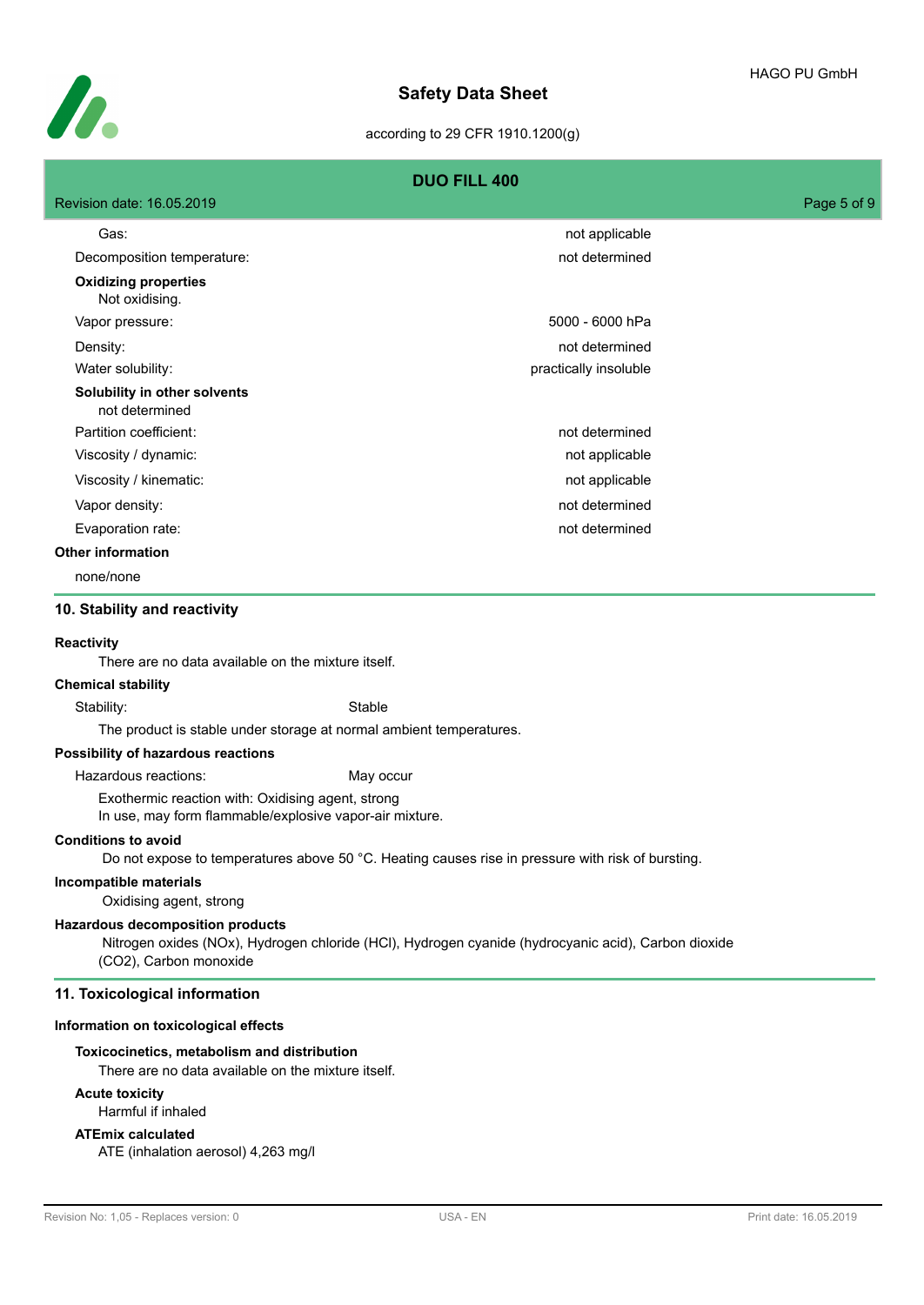

# **Safety Data Sheet**

## according to 29 CFR 1910.1200(g)

## **DUO FILL 400**

Revision date: 16.05.2019 **Page 6 of 9** and 2011 **Page 12.05.2019** Page 6 of 9

| CAS No     | Components                                          |                                     |         |              |          |
|------------|-----------------------------------------------------|-------------------------------------|---------|--------------|----------|
|            | Exposure route                                      | Dose                                | Species | Source       | Method   |
| 9016-87-9  | Diphenylmethanediisocyanate, isomers and homologues |                                     |         |              |          |
|            | oral                                                | LD50<br>>10000<br>mg/kg             | Rat     |              |          |
|            | dermal                                              | LD <sub>50</sub><br>>10000<br>mg/kg | Rabbit  |              |          |
|            | inhalation vapour                                   | <b>ATE</b><br>11 $mg/l$             |         |              |          |
| 13674-84-5 | Tris (2-Chloroisopropyl) Phosphate                  |                                     |         |              |          |
|            | oral                                                | LD50<br>$630 -$<br>2000 mg/kg       | Rat     | Manufacturer |          |
|            | dermal                                              | > 5000<br>LD50<br>mg/kg             | Rabbit  | Manufacturer | OECD 402 |
| 86675-46-9 | Halogenated Polyether polyole                       |                                     |         |              |          |
|            | oral                                                | 917<br>LD50<br>mg/kg                | Rat     |              |          |

#### **Irritation and corrosivity**

Causes skin irritation

Causes serious eye irritation

#### **Sensitizing effects**

May cause allergy or asthma symptoms or breathing difficulties if inhaled (Diphenylmethanediisocyanate, isomers and homologues) May cause an allergic skin reaction (Diphenylmethanediisocyanate, isomers and homologues)

Does not apply to the cured foam.

## **Carcinogenic/mutagenic/toxic effects for reproduction**

Suspected of causing cancer (Diphenylmethanediisocyanate, isomers and homologues) Germ cell mutagenicity: Based on available data, the classification criteria are not met. Reproductive toxicity: Based on available data, the classification criteria are not met.

## **Specific target organ toxicity (STOT) - single exposure**

May cause respiratory irritation (Diphenylmethanediisocyanate, isomers and homologues)

## **Specific target organ toxicity (STOT) - repeated exposure**

May cause damage to organs through prolonged or repeated exposure (Diphenylmethanediisocyanate, isomers and homologues) Carcinogenicity (OSHA): No ingredient of this mixture is listed. Carcinogenicity (IARC): Polymethylene polyphenyl isocyanate (CAS 9016-87-9) is listed in group 3.

Carcinogenicity (NTP): No ingredient of this mixture is listed.

#### **Aspiration hazard**

Based on available data, the classification criteria are not met.

## **12. Ecological information**

#### **Ecotoxicity**

There are no data available on the mixture itself.

# **Persistence and degradability**

There are no data available on the mixture itself.

#### **Bioaccumulative potential**

There are no data available on the mixture itself.

## **Mobility in soil**

There are no data available on the mixture itself.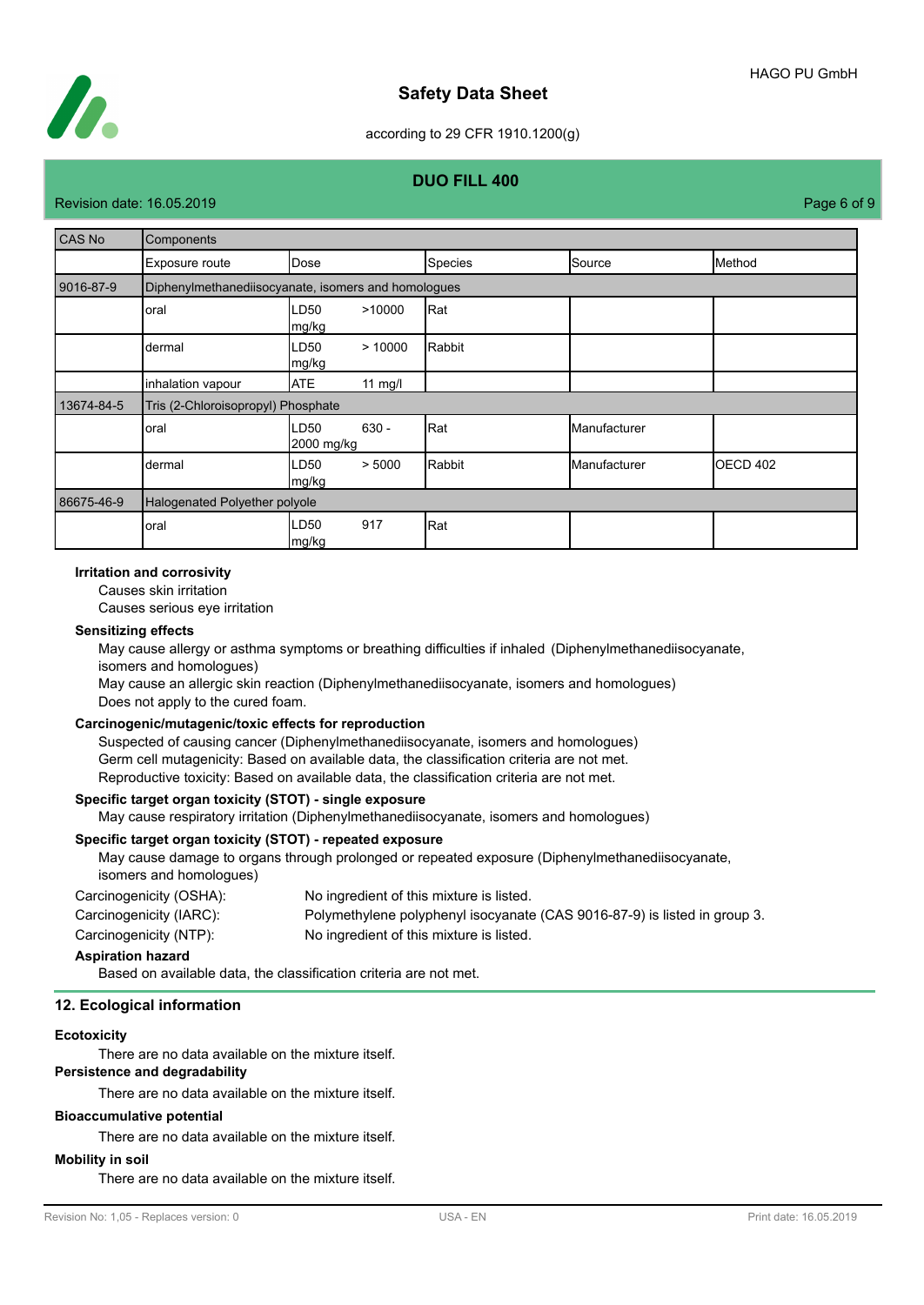**Safety Data Sheet**

# **DUO FILL 400**

Revision date: 16.05.2019 **Page 7 of 9** 

## **Other adverse effects**

Ź

152a: Ozone depletion potential (ODP): 0; 124

# **13. Disposal considerations**

**Waste treatment methods**

## **Advice on disposal**

Dispose of waste according to applicable legislation.

## **14. Transport information**

| 203    |
|--------|
| 75 kg  |
| 203    |
| 150 kg |
|        |
|        |
|        |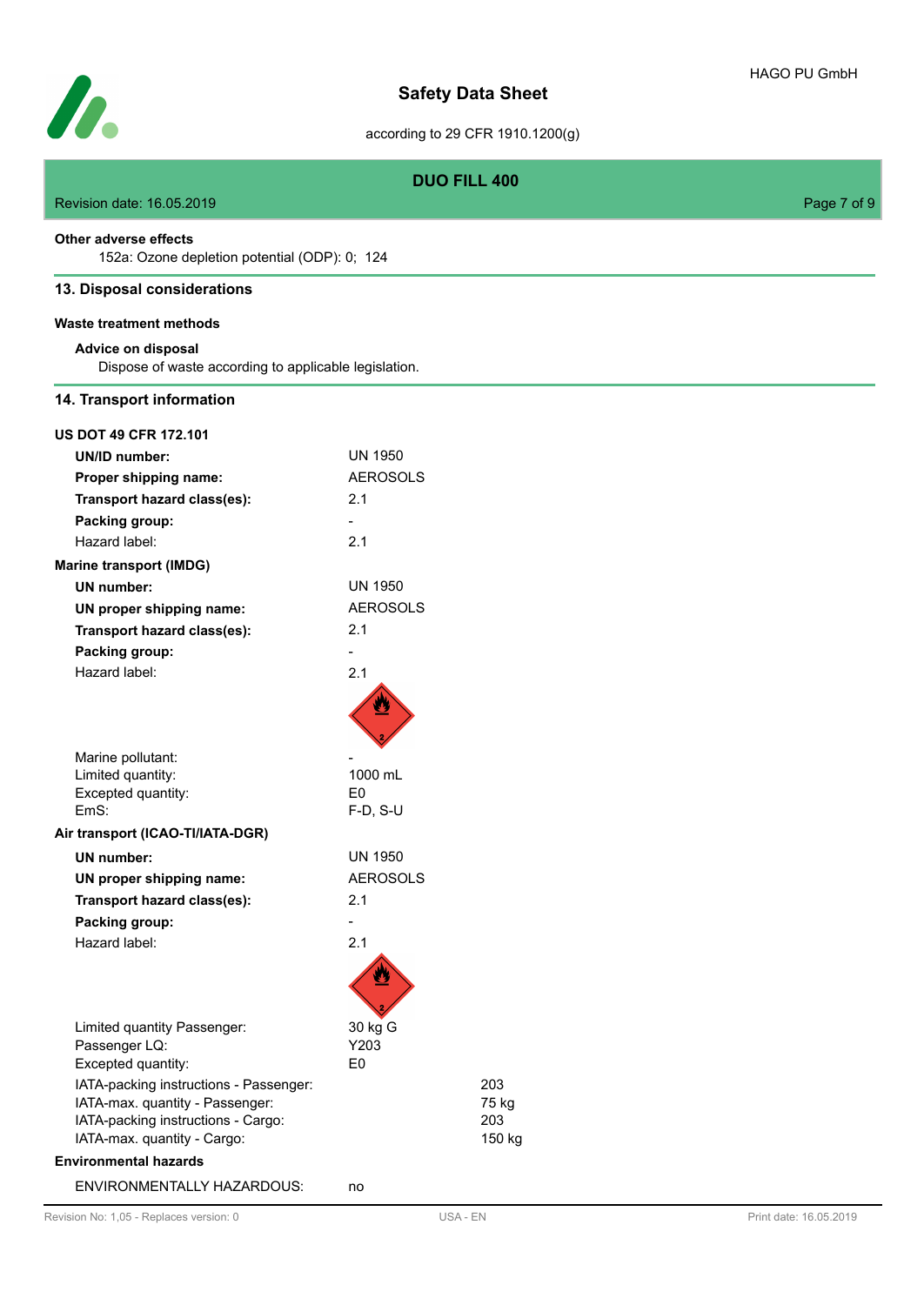

# **DUO FILL 400**

Revision date: 16.05.2019 Page 8 of 9

#### **Special precautions for user**

see chapter 6 - 8

## **Transport in bulk according to Annex II of MARPOL 73/78 and the IBC Code**

not relevant

## **15. Regulatory information**

#### **U.S. Regulations**

#### **National Inventory TSCA**

Substance/product listed in the following inventories: TSCA

# **National regulatory information**

SARA Section 311/312 Hazards:

Polymeric diphenylmethane diisocyanate (9016-87-9): Delayed (chronic) health hazard, Immediate (acute) health hazard

Tris (2-Chloroisopropyl) Phosphate (13674-84-5): Immediate (acute) health hazard

Halogenated Polyether polyole (86675-46-9): Immediate (acute) health hazard

SARA Section 313 Toxic release inventory:

Polymeric diphenylmethane diisocyanate (9016-87-9): De minimis limit = 1.0 %, Reportable threshold = Standard

## **State Regulations**

## **Safe Drinking Water and Toxic Enforcement Act of 1986 (Proposition 65, State of California)**

WARNING: This product can expose you to chemicals including Ethylene glycol (ingested) (developmental), which are known to the State of California to cause cancer, birth defects or other reproductive harm. For more information go to www.P65Warnings.ca.gov.

#### **Additional information**

CAS No. 86675-46-9 registered in TSCA as CAS No. 68441-62-3.

## **16. Other information**

| Hazardous Materials Information Label (HMIS)                                                                                                                                                                                                                                                                                                                                                                 |            |
|--------------------------------------------------------------------------------------------------------------------------------------------------------------------------------------------------------------------------------------------------------------------------------------------------------------------------------------------------------------------------------------------------------------|------------|
| Health:                                                                                                                                                                                                                                                                                                                                                                                                      | 3          |
| Flammability:                                                                                                                                                                                                                                                                                                                                                                                                | 3          |
| Physical Hazard:                                                                                                                                                                                                                                                                                                                                                                                             | Ω          |
| Personal Protection:                                                                                                                                                                                                                                                                                                                                                                                         | X          |
| <b>NFPA Hazard Ratings</b>                                                                                                                                                                                                                                                                                                                                                                                   |            |
| Health:                                                                                                                                                                                                                                                                                                                                                                                                      | 3          |
| Flammability:                                                                                                                                                                                                                                                                                                                                                                                                | 3          |
| Reactivity:                                                                                                                                                                                                                                                                                                                                                                                                  | 0          |
| Unique Hazard:                                                                                                                                                                                                                                                                                                                                                                                               |            |
| Changes                                                                                                                                                                                                                                                                                                                                                                                                      |            |
| Revision date:                                                                                                                                                                                                                                                                                                                                                                                               | 16.05.2019 |
| Revision No:                                                                                                                                                                                                                                                                                                                                                                                                 | 1.05       |
| $\overline{AB}$ $\overline{AB}$ $\overline{AB}$ $\overline{BA}$ $\overline{BA}$ $\overline{BA}$ $\overline{BA}$ $\overline{BA}$ $\overline{BA}$ $\overline{BA}$ $\overline{BA}$ $\overline{BA}$ $\overline{BA}$ $\overline{BA}$ $\overline{BA}$ $\overline{BA}$ $\overline{BA}$ $\overline{BA}$ $\overline{BA}$ $\overline{BA}$ $\overline{BA}$ $\overline{BA}$ $\overline{BA}$ $\overline{BA}$ $\overline{$ |            |

15.1 TSCA Inventory status updated.

#### **Other data**

Data sources: Data arise from reference works and literature.

The above information describes exclusively the safety requirements of the product and is based on our present-day knowledge. The information is intended to give you advice about the safe handling of the product named in this safety data sheet, for storage, processing, transport and disposal. The information cannot be transferred to other products. In the case of mixing the product with other products or in the case of